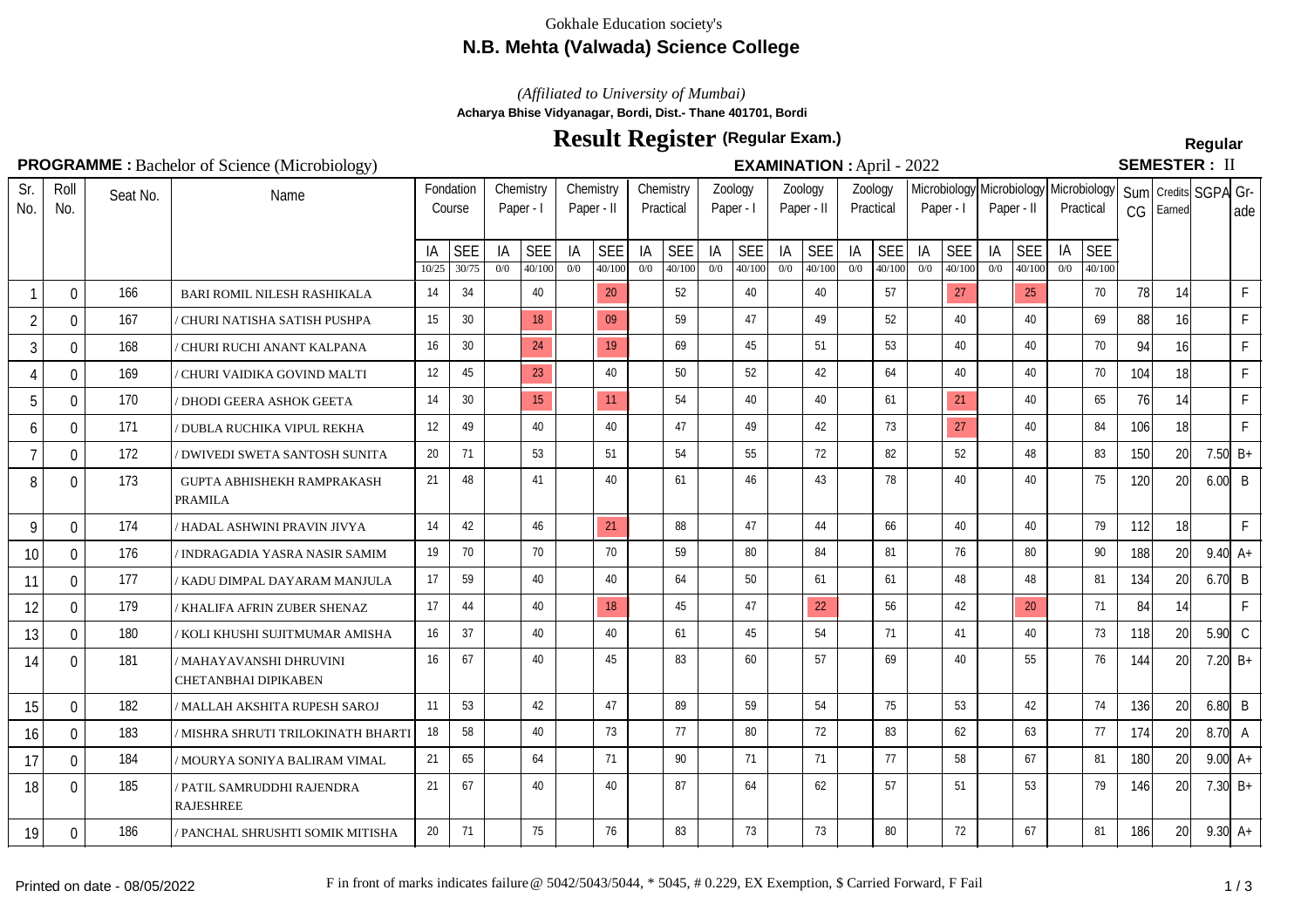### Gokhale Education society's

## **N.B. Mehta (Valwada) Science College**

*(Affiliated to University of Mumbai)*

**Acharya Bhise Vidyanagar, Bordi, Dist.- Thane 401701, Bordi**

# **Result Register Regular (Regular Exam.)**

## **PROGRAMME :** Bachelor of Science (Microbiology) **EXAMINATION :** April - 2022

SEMESTER: II

| Sr.<br>No. | Roll<br>No.  | Seat No. | Name                                          |             | Fondation<br>Course | Chemistry<br>Paper - I |                      | Chemistry<br>Paper - II |                      | Chemistry<br>Practical |                      | Zoology<br>Paper - I |                      | Zoology<br>Paper - II |                      | Zoology<br>Practical |               | Paper - I |               | Paper - II             |                      | Microbiology Microbiology   Microbiology  <br>Practical |                      | CG   | Sum Credits SGPA Gr-<br>Earned |                 | ade          |
|------------|--------------|----------|-----------------------------------------------|-------------|---------------------|------------------------|----------------------|-------------------------|----------------------|------------------------|----------------------|----------------------|----------------------|-----------------------|----------------------|----------------------|---------------|-----------|---------------|------------------------|----------------------|---------------------------------------------------------|----------------------|------|--------------------------------|-----------------|--------------|
|            |              |          |                                               | IA<br>10/25 | <b>SEE</b><br>30/75 | IA<br>0/0              | <b>SEE</b><br>40/100 | IA<br>0/0               | <b>SEE</b><br>40/100 | IA<br>0/0              | <b>SEE</b><br>40/100 | IA<br>0/0            | <b>SEE</b><br>40/100 | IA<br>0/0             | <b>SEE</b><br>40/100 | IA<br>0/0            | SEE<br>40/100 | IA<br>0/0 | SEE<br>40/100 | IA<br>$\overline{0/0}$ | <b>SEE</b><br>40/100 | IA<br>0/0                                               | <b>SEE</b><br>40/100 |      |                                |                 |              |
| 20         | $\Omega$     | 187      | PANDEY ANANYA RITESH RITA                     | 19          | 58                  |                        | 40                   |                         | 40                   |                        | 85                   |                      | 54                   |                       | 52                   |                      | 80            |           | 48            |                        | 49                   |                                                         | 76                   | 138  | 20                             | $6.90$ B        |              |
| 21         | $\Omega$     | 188      | ' PANDEY SHIVANI SUNIL RITA                   | 14          | 48                  |                        | 40                   |                         | 46                   |                        | 80                   |                      | 54                   |                       | 62                   |                      | 78            |           | 52            |                        | 47                   |                                                         | 79                   | 144  | 20                             | 7.20 $B+$       |              |
| 22         | $\mathbf{0}$ | 189      | ' PARMAR CHARMI PRAKASH NIDHI                 | 19          | 55                  |                        | 40                   |                         | 40                   |                        | 77                   |                      | 47                   |                       | 49                   |                      | 64            |           | 52            |                        | 42                   |                                                         | 77                   | 130  | 20                             | $6.50$ B        |              |
| 23         | 0            | 190      | PATEL HELI RAGHUBHAI VARSHABEN                | 19          | 54                  |                        | 40                   |                         | 44                   |                        | 75                   |                      | 45                   |                       | 62                   |                      | 84            |           | 41            |                        | 26                   |                                                         | 81                   | 126  | 18 <sup>1</sup>                |                 | $\mathsf{F}$ |
| 24         | $\Omega$     | 191      | PATEL PRACHI RAMESH MANISHA                   | 12          | 44                  |                        | 40                   |                         | 40                   |                        | 53                   |                      | 49                   |                       | 40                   |                      | 67            |           | 27            |                        | 40                   |                                                         | 72                   | 102  | 18 <sup>1</sup>                |                 | $\mathsf{F}$ |
| 25         | $\Omega$     | 192      | PATIL DHANSHRI KANTILAL HEMLATA               | 17          | 63                  |                        | 63                   |                         | 58                   |                        | 72                   |                      | 62                   |                       | 78                   |                      | 69            |           | 60            |                        | 57                   |                                                         | 80                   | 170  | 20                             | $8.50\text{ A}$ |              |
| 26         | $\Omega$     | 195      | PRAJAPATI JIYA SANJAYKUMAR<br><b>BINABEN</b>  | 20          | 71                  |                        | 97                   |                         | 90                   |                        | 72                   |                      | 78                   |                       | 80                   |                      | 86            |           | 84            |                        | 70                   |                                                         | 91                   | 196  | 20                             | $9.80A +$       |              |
| 27         | $\Omega$     | 198      | SHAIKH MOHAMMAD FAIZ HASAN<br><b>MUMTAZ</b>   | 17          | 57                  |                        | 57                   |                         | 50                   |                        | 83                   |                      | 63                   |                       | 65                   |                      | 85            |           | 46            |                        | 24                   |                                                         | 83                   | 146  | 18                             |                 | $\mathsf{F}$ |
| 28         | $\Omega$     | 199      | SHARMA AACHAL SANJAY LILAVATI                 | 16          | 66                  |                        | 42                   |                         | 50                   |                        | 88                   |                      | 65                   |                       | 67                   |                      | 85            |           | 42            |                        | 54                   |                                                         | 87                   | 152  | 20                             | 7.60 $B+$       |              |
| 29         | $\Omega$     | 200      | SHINDE SAURABH SHAMRAO NIRMALA                | 22          | 57                  |                        | 40                   |                         | 50                   |                        | 84                   |                      | 48                   |                       | 54                   |                      | 77            |           | 46            |                        | 46                   |                                                         | 85                   | 142# | 20                             | 7.20 $B+$       |              |
| 30         | $\Omega$     | 201      | SHIRSATH ADITI JITENDRA SUCHETA               | 10          | 40                  |                        | 13                   |                         | 40                   |                        | 71                   |                      | 26                   |                       | 46                   |                      | 59            |           | 40            |                        | 21                   |                                                         | 60                   | 86   | 14                             |                 | F.           |
| 31         | $\Omega$     | 202      | SIDDIQUE SHEHJADALAM MD KASIM<br><b>SEEMA</b> | 21          | 59                  |                        | 40                   |                         | 26                   |                        | 76                   |                      | 59                   |                       | 52                   |                      | 73            |           | 45            |                        | 43                   |                                                         | 80                   | 128  | 18 <sup>1</sup>                |                 | F            |
| 32         | $\Omega$     | 203      | SURVE RADHIKA HARI MINA                       | 18          | 54                  |                        | 40                   |                         | 40                   |                        | 71                   |                      | 55                   |                       | 51                   |                      | 79            |           | 40            |                        | 40                   |                                                         | 66                   | 130  | 20                             | $6.50$ B        |              |
| 33         | $\Omega$     | 204      | / TANDEL RUCHITA CHANDRYA SARJU               | 10          | 40                  |                        | 40                   |                         | 22                   |                        | 77                   |                      | 40                   |                       | 51                   |                      | 66            |           | 40            |                        | 20                   |                                                         | 62                   | 98   | 16 <sup>1</sup>                |                 | $\mathsf{F}$ |
| 34         | $\Omega$     | 205      | / TANDEL SHRUTI PANKAJ NANDA                  | 14          | 30                  |                        | 15                   |                         | 23                   |                        | 74                   |                      | 20                   |                       | 40                   |                      | 59            |           | 25            |                        | 20                   |                                                         | 64                   | 64   | 10 <sup>1</sup>                |                 | $\mathsf{F}$ |
| 35         | 0            | 206      | TANDEL SIDHHI JAYWANT ALPA                    | 14          | 45                  |                        | 40                   |                         | 20                   |                        | 83                   |                      | 53                   |                       | 43                   |                      | 66            |           | 42            |                        | 40                   |                                                         | 65                   | 110  | 18 <sup>1</sup>                |                 | $\mathsf{F}$ |
| 36         | $\Omega$     | 207      | VARKHANDYA ASHISH JAMU KUSUM                  | 12          | 40                  |                        | 20                   |                         | 23                   |                        | 67                   |                      | 43                   |                       | 40                   |                      | 63            |           | 40            |                        | 26                   |                                                         | 61                   | 84   | 14                             |                 | $\mathsf{F}$ |
| 37         | $\mathbf{0}$ | 208      | VARTHA BHAVESH ANTU JAMANU                    | 13          | 18                  |                        | 23                   |                         | 40                   |                        | 72                   |                      | 40                   |                       | 40                   |                      | 63            |           | 23            |                        | 40                   |                                                         | 54                   | 78   | 14                             |                 | $\mathsf{F}$ |
| 38         | $\mathbf{0}$ | 209      | VISHWAKARMA RAM RAMBHUWAN<br><b>SEEMA</b>     | 23          | 69                  |                        | 67                   |                         | 67                   |                        | 87                   |                      | 84                   |                       | 73                   |                      | 82            |           | 72            |                        | 62                   |                                                         | 88                   | 184  | 20 <sup>1</sup>                | $9.20 A+$       |              |